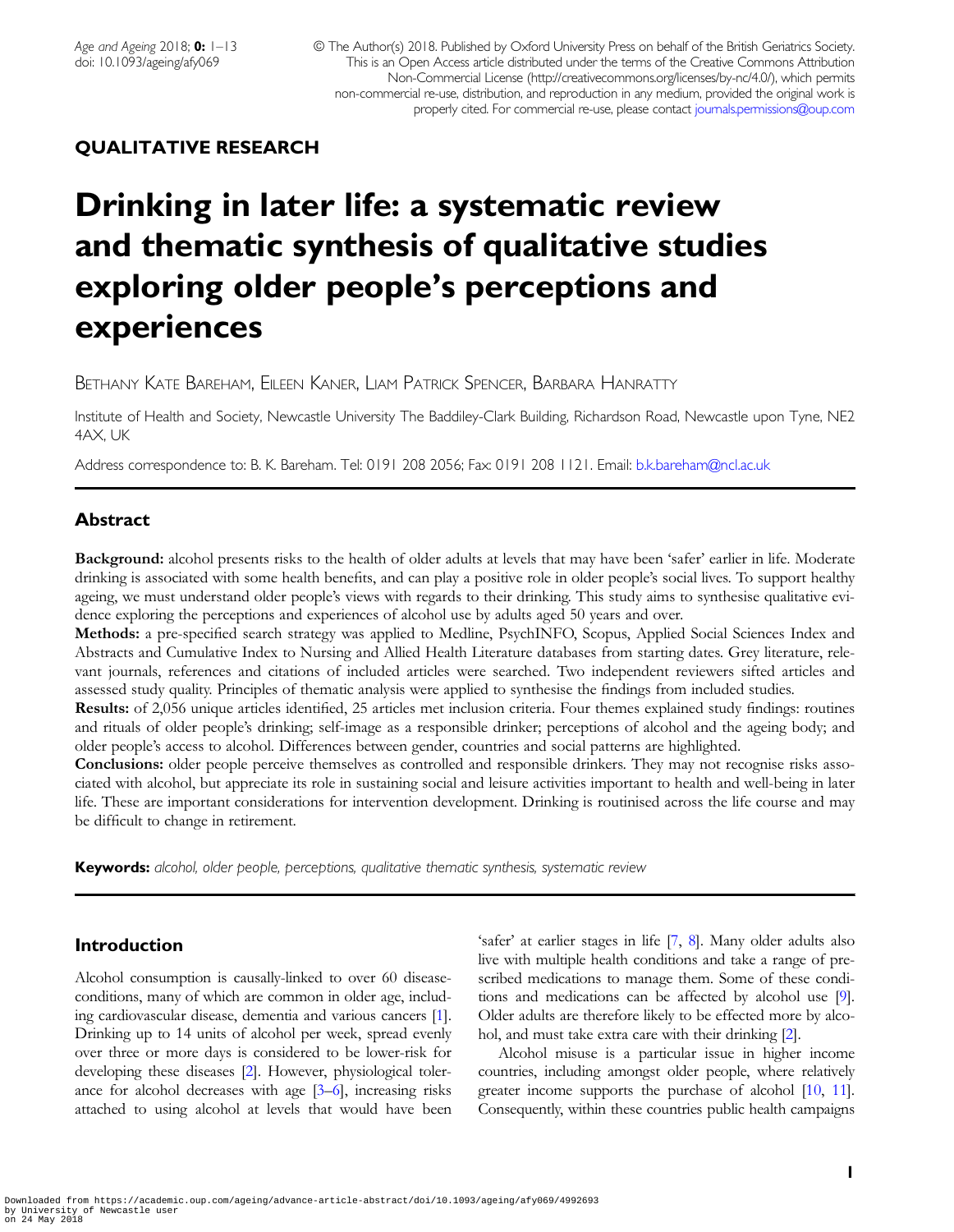#### B. K. Bareham et al.

and clinical practice have targeted later life alcohol misuse [\[11\]](#page-12-0). Older adults have not responded to these campaigns, maintaining levels of risky drinking where the rest of the population has reduced their intake and associated risks [\[4](#page-12-0), [12](#page-12-0)–[14\]](#page-12-0). Across higher income countries, up to 45% of older people who drink do so at levels which may be harmful to their health [\[10](#page-12-0)]. Older adults are facing increasing health issues linked to their drinking [[15](#page-12-0)–[18\]](#page-12-0), and these numbers will continue to grow as the population ages [[19](#page-12-0)]. However, most older adults experiencing harm from their drinking would not view themselves as problematic drinkers [\[7\]](#page-12-0), as despite drinking more frequently than younger age groups, older people tend to drink to less dramatic excess, where risks are less visible [\[12](#page-12-0), [20](#page-12-0), [21](#page-12-0)]. Policy makers and health and social care workers fail to recognise alcohol-related harm amongst the older age group as a consequence [\[22](#page-12-0)]. Social patterns in older people's drinking illuminate at-risk groups; for example, hazardous older drinkers are more likely to be male [\[10](#page-12-0), [23](#page-12-0)–[25](#page-12-0)] and less socioeconomically deprived [\[24](#page-12-0)]. Patterns of drinking can also vary between different countries [[10](#page-12-0), [23\]](#page-12-0). Particular ethnicities such as Europeans (particularly Irish) and Maori's are more likely to drink at risky levels [[10,](#page-12-0) [25,](#page-12-0) [26\]](#page-12-0) as cultural and religious proscriptions shape attitudes towards alcohol [[27](#page-12-0)–[29](#page-12-0)].

Alcohol can play a positive role in many older people's social lives [\[16](#page-12-0), [30](#page-12-0)–33], and there may be some health benefits at lower-levels of intake [34–40]. Qualitative studies provide the most appropriate approach to enhancing our understanding of older people's reasons behind their drinking practices. This study aims to identify and synthesise qualitative data on older people's views and experiences of drinking in later life to explore reasons for, and factors shaping, older people's drinking in higher income countries. Recognising these reasons and exploring how sociodemographic factors shape older people's alcohol use in higher income countries will ensure that public health policy makers and clinical practitioners, within the UK and more widely, are able to respond to the reasons behind older people's drinking and target appropriate groups.

# **Methods**

#### Search strategy

Five bibliographic databases were searched from start date to March 2016 (Medline (1946), PsychINFO (1806), Scopus (1960), Cumulative Index to Nursing and Allied Health Literature (CINAHL, 1984) and Applied Social Sciences Index and Abstracts (ASSIA, 1987)). Database-specific headings and key words were developed relating to the concepts 'older adults', 'drinking', 'qualitative' and 'perceptions and experiences'. The search terms for this review were developed applying the Joanna Briggs Institute's recommendations for qualitative systematic reviews [41]. For Medline, key words were mapped to related medical subject headings (MeSH), which were exploded, focussed, and combined appropriately, alongside key words. This produced a search strategy optimised for sensitivity (tested for inclusion of known relevant articles) and specificity. The following grey literature sources were searched, applying key terms: NHS evidence, Open Grey and Dissertation Abstracts International. The full search strategy applied to each database within this review is available through our Prospero registration [42]. The reference list and citations of included articles were searched for further eligible articles.

#### Eligibility criteria

- Published studies and theses in any language presenting qualitative analysis. No time limits were applied other than those imposed by the limits of the database. Reviews and case studies were excluded.
- Studies with a focus on the views of older adults, defined for the purpose of this review as aged 50 years and over. This is the earliest age frame specified by studies focussing on later life.
- Studies reporting perceptions and experiences of alcohol consumption in later life.
- Studies focusing on the views of individuals living in higher income countries.
- Studies specifically focused on individuals who were known to be dependent were excluded as such treatment populations are strongly encouraged to abstain from drinking.
- Studies where alcohol use could not be distinguished from other substance use were excluded.

# Data extraction and quality assessment

Following electronic de-duplication of articles, two independent reviewers screened papers for relevance based on titles and abstracts. Full text versions of selected papers were then assessed for inclusion within this review. Discrepancies were discussed and resolved, or referred to a third team member. Non-English titles/abstracts were translated online to assess eligibility. The findings of non-English full text papers were translated by individuals bilingual in the language and English. Authors were contacted when articles were irretrievable online.

Details of the study setting, participants, methods and study data were extracted from articles selected for inclusion. Study quality was assessed by two independent reviewers using Saini and Schlonsky's Qualitative Research Quality Checklist [43]. Studies were not excluded on the basis of quality appraisal, as poor reporting is not necessarily indicative of poorly conducted research [43]. However, assessing quality prevents unreliable results from influencing the review findings [44]. Key limitations and comments on richness of presented findings are detailed for each study in Table [1](#page-2-0) (see Table 3 in Appendix 1, available at Age and Ageing online for full summary of appraisal) and summarised within our study descriptions to give a sense of the limitations and richness of data available in this field.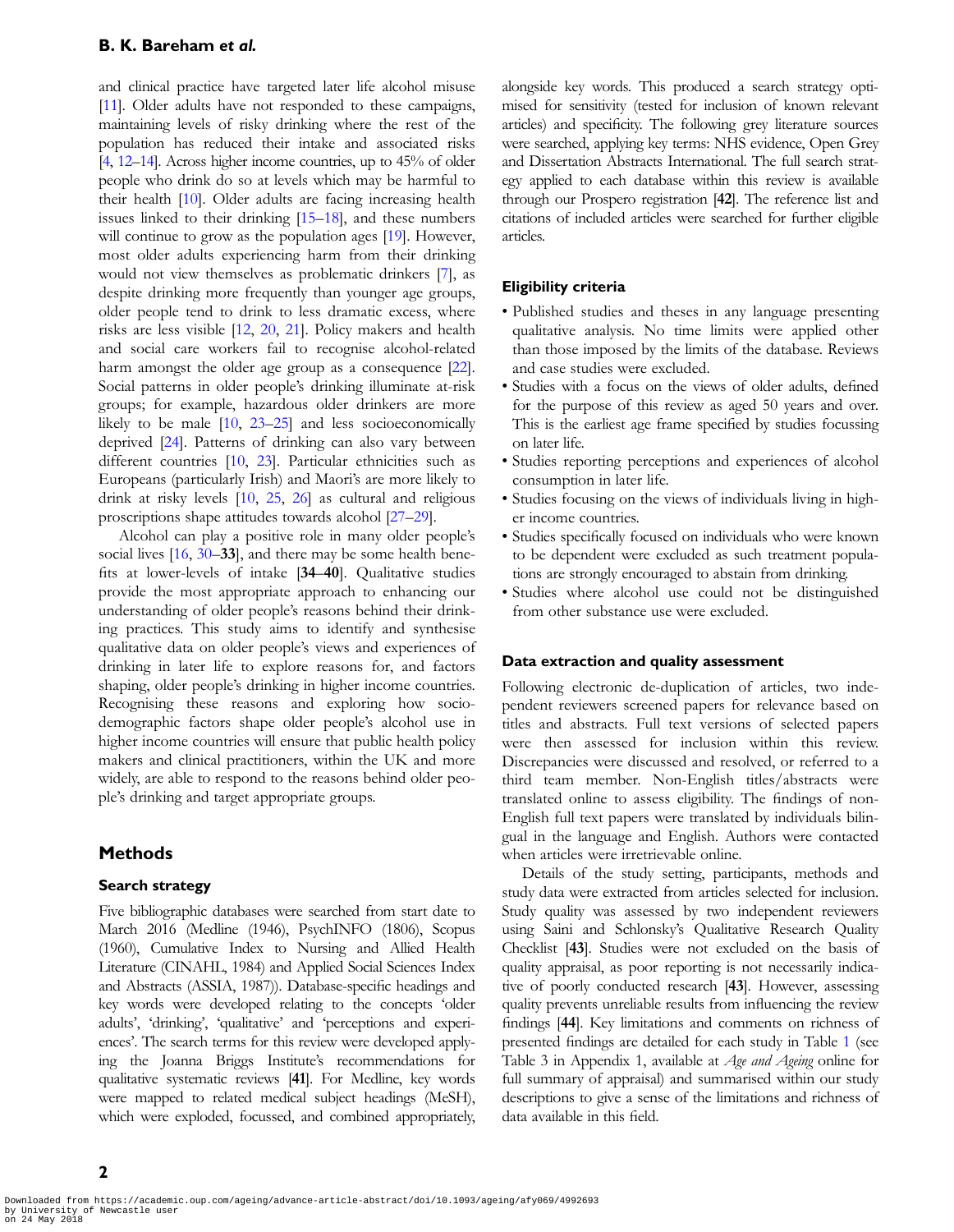| Article and country                                                                   | Aims                                                                                                                                                                                                                                                    | Sample                                                                                                                                                 | Data collection methods and<br>analysis                                                                                                       | Author-identified key themes                                                                                                                                                                                                                                                                                                              | Key limitations and comment on<br>richness from quality appraisal                                                                                                                                                                             |
|---------------------------------------------------------------------------------------|---------------------------------------------------------------------------------------------------------------------------------------------------------------------------------------------------------------------------------------------------------|--------------------------------------------------------------------------------------------------------------------------------------------------------|-----------------------------------------------------------------------------------------------------------------------------------------------|-------------------------------------------------------------------------------------------------------------------------------------------------------------------------------------------------------------------------------------------------------------------------------------------------------------------------------------------|-----------------------------------------------------------------------------------------------------------------------------------------------------------------------------------------------------------------------------------------------|
| Abrahamson [66]<br>(a) Sweden and<br>Finland<br>Abrahamson et al. [48]<br>(b), Sweden | (a) To investigate how old people—<br>who during their lives have<br>experienced the displacement of<br>drinking's moral border from<br>soberness to moderate drinking-are<br>presenting themselves, and their<br>values, and attitudes towards alcohol | (a) $n = 32$ , Age = 78–94, Drinking<br>status $=$ sober or moderate<br>(b) $n = 25$ , Age = 61–94 years,<br>Drinking status $=$ light or<br>moderate. | Written responses to<br>autobiographical questions<br>(a) Qualitative thematic analysis<br>(b) Narrative construction and<br>rhetoric motives | (a) Sober repertoire; Moderation repertoire<br>(b) Scene and co-agents; Scene and counter-<br>agents; Choice of the protagonist; Alcohol<br>as agency                                                                                                                                                                                     | (a) Lack of transparency in reporting<br>of study design and methods; lack<br>of exploration of study limitations<br>and biases; thick description with<br>reference to trends and contextual<br>details.<br>(b) Inconsistent transparency in |
|                                                                                       | (b) To examine changes in women's<br>relationship to alcohol during the<br>1960s                                                                                                                                                                        |                                                                                                                                                        |                                                                                                                                               |                                                                                                                                                                                                                                                                                                                                           | reporting; thick description in<br>places with some contextual<br>details and trends presented.                                                                                                                                               |
| Aitken [59], New<br>Zealand                                                           | To understand the meanings of alcohol<br>use for older people who use<br>alcohol and to understand older<br>people's reasons for drinking and<br>identify the discourses they draw on<br>to construct their alcohol use.                                | $n = 18$ , Age = 53–74 years, Drinking<br>status $=$ responsible and potentially<br>hazardous drinkers.                                                | Semi-structured interviews,<br>Discourse analysis                                                                                             | A 'social life' discourse; A 'drinking to relax'<br>discourse; The 'health issue' discourse; A<br>'problem' discourse                                                                                                                                                                                                                     | Lack of transparency in reporting;<br>thick description in places with<br>some contextual details presented<br>and many exemplary quotes                                                                                                      |
| Billinger et al. 2012<br>$[60]$ , Sweden                                              | Examines how older adults reason their<br>relationship with alcohol and how<br>they see the boundaries between<br>what is acceptable and unacceptable<br>drinking                                                                                       | $n = 20$ , Age = 61–70 years, Drinking<br>status: not reported.                                                                                        | Focus groups, Hermeneutic<br>interpretation analysis                                                                                          | How the participants described the role of<br>alcohol in their childhood; How<br>participants described their first experience<br>with alcohol; The participants' definition of<br>their current alcohol consumption; The<br>boundary between acceptable and<br>unacceptable alcohol use; Other people's<br>means of dealing with alcohol | No exploration of author biases<br>presented; thick description rich<br>with contextual detail,<br>characteristics and trends.                                                                                                                |
| Bobrova et al. [67],<br>Russia                                                        | Investigated gender differences in<br>drinking patterns and the reasons<br>behind them among men and<br>women in the Russian city of<br>Novosibirsk                                                                                                     | $n = 44$ , Age = 48–63 years, Drinking<br>status = abstainers, occasional<br>drinkers, frequent drinkers and<br>heavy drinkers.                        | Semi-structured interviews,<br>Framework approach and<br>inductive and thematic analysis                                                      | Traditional drinking patterns; Individual<br>drinking patterns; Perceived reasons behind<br>the gender differences in drinking                                                                                                                                                                                                            | Lack of transparency in reporting;<br>thinner description with some<br>details presented of sample and<br>context linked to study findings.                                                                                                   |
| Burruss et al. [53].<br>the USA                                                       | Exploring alcohol use among a<br>subpopulation of older adults in<br>congregate living, specifically a<br>continuing care retirement<br>community                                                                                                       | $n = 11$ , Age = 68-90 years, Drinking<br>status $=$ regular drinkers.                                                                                 | In-depth interviews, Thematic<br>analysis                                                                                                     | Drinking as habit/routine; Peers as catalysts<br>for increased consumption; Alcohol use<br>and congregate living                                                                                                                                                                                                                          | Lack of transparency in reporting;<br>thick description of study findings<br>supported with contextual detail.                                                                                                                                |
| Dare et al. [61],<br>Australia                                                        | To explore<br>• What role does alcohol play in older<br>people's lives?<br>· What factors facilitate or constrain<br>alcohol use in different residential<br>settings?<br>• How does setting influence older                                            | $n = 44$ , Age = 65–74 years, Drinking<br>status $=$ frequent drinkers, mostly<br>low risk.                                                            | In-depth interviews, Thematic<br>analysis                                                                                                     | Alcohol and social engagement; Alcohol and<br>relaxation; Alcohol, work and leisure; Social<br>engagement; Social norms; Self-imposed<br>regulations; Driving; Convenient and<br>regular access to social activities; Driving<br>and setting                                                                                              | Inconsistent transparency in<br>reporting; thick description of<br>study findings exploring<br>differences between contexts.                                                                                                                  |
| del Pino et al. [49],<br>the USA                                                      | people's alcohol use?<br>To understand unhealthy alcohol use<br>behaviours in socially disadvantaged,<br>middle-aged and older Latino day<br>labourers.                                                                                                 | $n = 14$ , Age = 50–64 years, Drinking<br>status $=$ occasional and frequent<br>binge drinkers.                                                        | Semi-structured interviews,<br>Grounded theory                                                                                                | Perceived consequences of unhealthy alcohol<br>use on physical and mental health; The<br>impact of unhealthy alcohol use on family<br>relationships; The family as a key factor in<br>efforts to change behaviour                                                                                                                         | Lack of transparency in reporting;<br>thick description in places within<br>context of individual<br>characteristics, but no trends<br>presented.                                                                                             |

### <span id="page-2-0"></span>Table 1. Brief descriptive summaries of included studies with key limitations identi fied in quality appraisal

Continued

Drinking in later life: a systematic review and thematic synthesis

Drinking in later life: a systematic review and thematic synthesis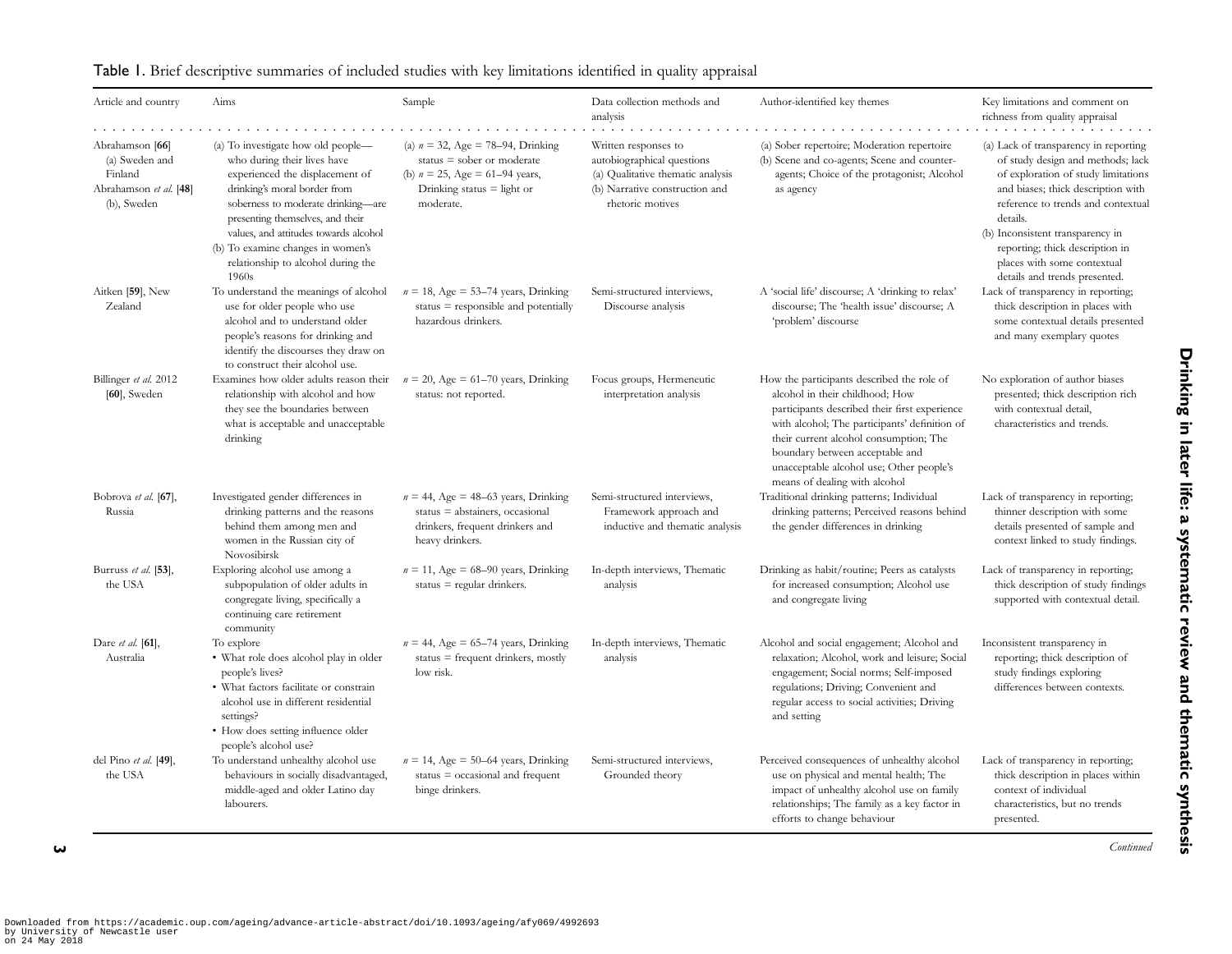4

#### Table 1. Continued

| Article and country                   | Aims                                                                                                                                                                                                                                                                                                                                                                                                                                                                                                                                                                                                                                                                                                                                                                                                              | Sample                                                                                                                               | Data collection methods and<br>analysis                                              | Author-identified key themes                                                                                                                                                                                                                          | Key limitations and comment on<br>richness from quality appraisal                                                                                                                                                                  |
|---------------------------------------|-------------------------------------------------------------------------------------------------------------------------------------------------------------------------------------------------------------------------------------------------------------------------------------------------------------------------------------------------------------------------------------------------------------------------------------------------------------------------------------------------------------------------------------------------------------------------------------------------------------------------------------------------------------------------------------------------------------------------------------------------------------------------------------------------------------------|--------------------------------------------------------------------------------------------------------------------------------------|--------------------------------------------------------------------------------------|-------------------------------------------------------------------------------------------------------------------------------------------------------------------------------------------------------------------------------------------------------|------------------------------------------------------------------------------------------------------------------------------------------------------------------------------------------------------------------------------------|
| Edgar et al. [50],<br>the UK          | • Investigate how the process of<br>retiring and ageing shapes alcohol use<br>and its role in the lives of retired<br>people<br>• Explore the meaning and uses of<br>alcohol in retirement<br>• Explore the lives of older people<br>more broadly, including social<br>networks, interests and family life<br>• Capture the intersections of gender,<br>age and socioeconomic status in<br>shaping the experience of retirement<br>and how it relates to alcohol use.<br>This was achieved by including men<br>and women, three specific age<br>groups, and those from areas<br>categorised as 'more deprived' and<br>'less deprived', according to the<br>Scottish Index of Multiple<br>Deprivation (SIMD)<br>• Consider service and policy<br>implications flowing from an<br>enhanced understanding of alcohol | $n = 40$ , Age = 55–81 years, Drinking<br>status $=$ current or non-drinkers.                                                        | Semi-structured interviews,<br>Thematic analysis                                     | Routes into retirement; drinking routines;<br>'keeping busy': work and leisure in<br>retirement; adapting to changing social<br>networks; processes offering protection:<br>adapting drinking routines                                                | Inconsistent transparency in<br>reporting; thick description of<br>findings presented, supported by<br>contextual detail with trends<br>conveyed.                                                                                  |
| Gell et al. [51],<br>the UK           | use in later years.<br>To explore<br>• What purpose(s) does drinking serve<br>for older adults?<br>· What kind of knowledge do older<br>adults have of the relationship<br>between health and alcohol<br>consumption?<br>• Why do older adults change<br>(or maintain) their alcohol<br>consumption over time?<br>• What mechanisms lead to a change<br>or maintenance of alcohol<br>consumption behaviour in older                                                                                                                                                                                                                                                                                                                                                                                               | $n = 19$ , Age = 59–80 years, Drinking<br>status = abstainers, low-level<br>drinkers, mid-level drinkers or high-<br>level drinkers. | Semi-structured interviews,<br>Thematic and framework<br>analysis                    | Current alcohol consumption among interview<br>participants; Changes in alcohol<br>consumption among interview participants;<br>Psychological capability; Reflective<br>motivation; Automatic motivation; Physical<br>opportunity; Social opportunity | Thick description of findings; quotes<br>at times appeared to be used out<br>of original context to support the<br>points made.                                                                                                    |
| Haarni and Hautamaki<br>[52], Finland | adults after change in health?<br>To analyse the relationship third-age<br>people have with alcohol: how does<br>long life experience affect drinking<br>habits and what are those habits<br>actually like in the everyday life of<br>older adults?                                                                                                                                                                                                                                                                                                                                                                                                                                                                                                                                                               | $n = 31$ , Age = 60-75 years, Drinking<br>status = current- or ex-consumers<br>of alcohol.                                           | Biographical and semi-structured<br>interviews, Content and<br>biographical analysis | Different kinds of drinking career; The ideal<br>of moderation; Ageing, generation and<br>period of time                                                                                                                                              | Study limitations were not considered<br>in reporting; thick description of<br>study findings with contextual<br>detail provided; quotes at times<br>appeared to be used out of original<br>context to support the points<br>made. |

Downloaded from https://academic.oup.com/ageing/advance-article-abstract/doi/10.1093/ageing/afy069/4992693 by University of Newcastle user on 24 May 2018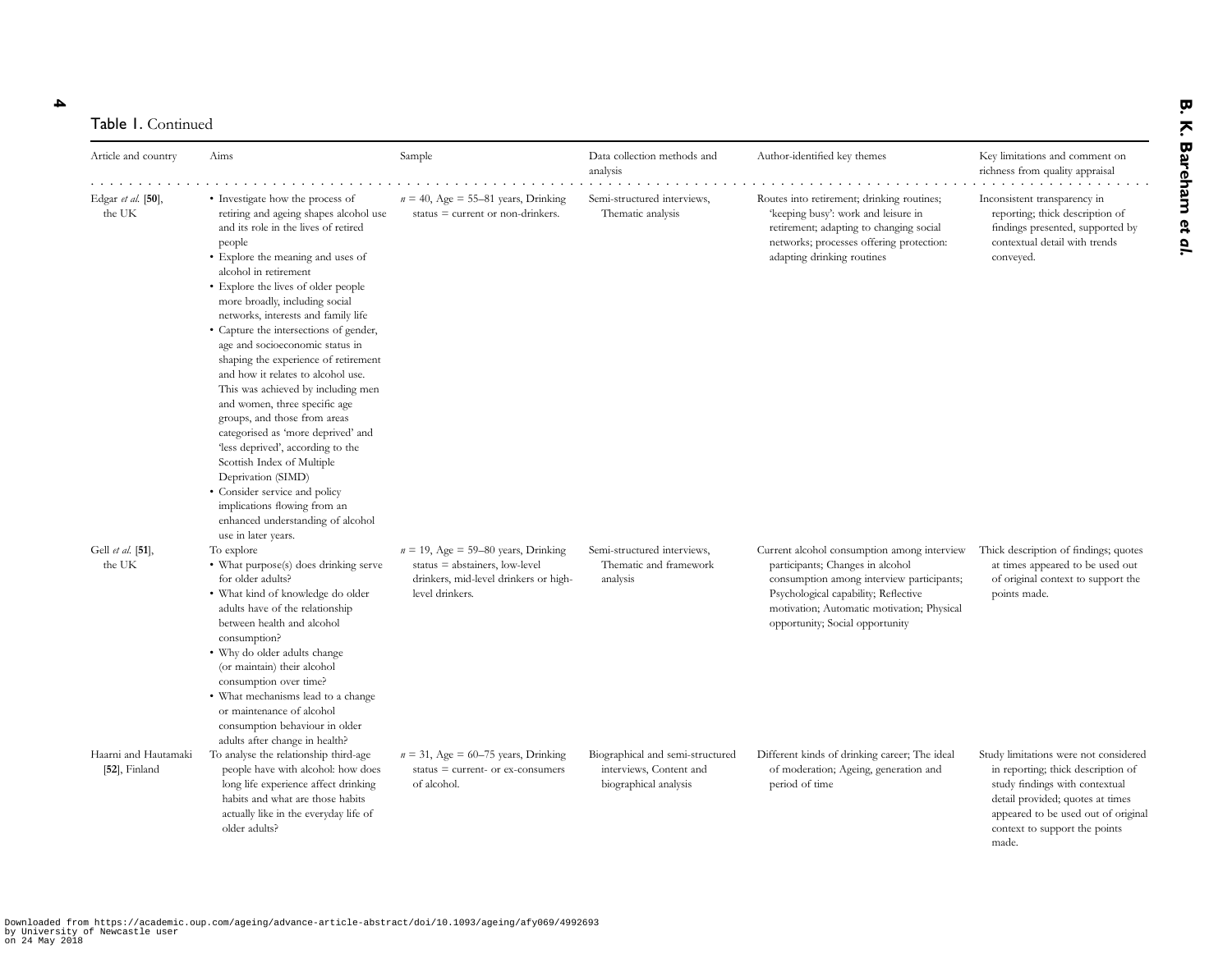| Johannessen et al. [64],<br>Norway           | To investigate older peoples'<br>experiences with and reflections on<br>the use and misuse of alcohol and<br>psychotropic drugs among older<br>people                                                                                                                                                                 | $n = 16$ , Age = 65-92 years, Drinking<br>status $=$ experience with drinking<br>but no known history of misuse. | Narrative interviews,<br>Phenomenological-hermeneutic<br>analysis        | To be a part of a culture in change; To explain<br>use and misuse                                                                                                                                                                                                                     | Potential biases of research team were<br>not explored; thin description of<br>study findings with no discussion<br>of sample characteristics or trends<br>in the data.                                                                                                     |
|----------------------------------------------|-----------------------------------------------------------------------------------------------------------------------------------------------------------------------------------------------------------------------------------------------------------------------------------------------------------------------|------------------------------------------------------------------------------------------------------------------|--------------------------------------------------------------------------|---------------------------------------------------------------------------------------------------------------------------------------------------------------------------------------------------------------------------------------------------------------------------------------|-----------------------------------------------------------------------------------------------------------------------------------------------------------------------------------------------------------------------------------------------------------------------------|
| Joseph [54], Canada                          | To examine the alcohol-infused leisure<br>practices of a group of older Afro-<br>Caribbean men in Canada and the ways<br>alcohol consumption at cricket grounds<br>plays an integral role in the reproduction<br>of club members' gender as well as their<br>homeland cultures, age, class and<br>national identities | $n =$ not reported due to study design,<br>$Age = 44–74$ years, Drinking status<br>$=$ leisurely drinkers.       | Observations and interviews,<br>Inductive analysis                       | Drunkenness as a mask of physical<br>degeneration; Drunkenness as temporal<br>escape from femininity and family; Alcohol<br>brands as class and (trans)nationality<br>markers                                                                                                         | Insufficient reporting of study<br>limitations; thick description of<br>study findings presented with rich<br>contextual detail.                                                                                                                                            |
| Kim [55], Canada                             | To explore the drinking behaviour of<br>older Korean immigrants                                                                                                                                                                                                                                                       | $n = 19$ , Age = 62–83 years, Drinking<br>status = mostly (63%) drank more<br>than once a week.                  | Semi-structured focus groups,<br>Thematic analysis                       | Reasons for drinking among men versus<br>women; Health and alcohol; Signs of<br>problem drinking; drinking in immigrant<br>life; Reasons for a change in drinking<br>behaviour; Religion                                                                                              | Potential biases of research team were<br>not explored; thick description of<br>study findings with trends explored<br>and rich contextual detail provided.                                                                                                                 |
| Reczek et al. [65], the<br><b>USA</b>        | To provide insight into the processes<br>that underlie the alcohol trajectories<br>of mid- to later-life men's and<br>women's heavy alcohol use identified<br>in the quantitative results                                                                                                                             | $n = 88$ , Age = 40–89 years, Drinking<br>$status = self-reported heavy alcohol$<br>users.                       | In-depth interviews, Inductive<br>analysis                               | The gendered context of (re)marriage; The<br>gendered context of divorce                                                                                                                                                                                                              | Inconsistent transparency in<br>reporting; potential biases of<br>research team were not explored;<br>thick description of study findings<br>presented with rich contextual<br>detail and exploration of trends.                                                            |
| Sharp [56], the USA                          | To understand the communication<br>between community-based older<br>adults and their physicians regarding<br>their alcohol use                                                                                                                                                                                        | $n = 11$ , Age = 79 years (mean),<br>Drinking status $=$ frequent drinkers.                                      | Semi-structured interviews,<br>Interpretive phenomenological<br>analysis | Factors that hinder alcohol conversations;<br>Characteristics that promote positive<br>patient-doctor relationships                                                                                                                                                                   | Unclear whether the sample was<br>appropriate for the purpose of the<br>study as most participants had<br>never discussed alcohol use with<br>their physician; thin description of<br>study findings with no supporting<br>excerpts or exploration of trends.               |
| Stanojevic-Jerkovic<br>et al. [70], Slovenia | To describe drinking patterns in older<br>people, to identify the most common<br>risk factors and protective factors for<br>hazardous or harmful drinking, older<br>people's empowerment for resisting<br>social pressure to drink and their<br>knowledge about low risk drinking<br>limits                           | $n = 20$ , Age = 63–89 years, Drinking<br>status $=$ current drinkers, abstainers<br>or occasional drinkers.     | Focus groups, Thematic analysis                                          | Factors that stimulate drinking; Factors<br>hindering drinking; Factors that for some<br>people encourage drinking, for others<br>hinder it; Behaviour in a drinking company;<br>Seeking for help; Familiarity with the<br>recommendations for low-risk drinking;<br>Further findings | Potential biases of research team were<br>not explored; thick description of<br>study findings with rich contextual<br>detail and some exploration of<br>trends.                                                                                                            |
| Tolvanen [72], Finland                       | To examine the ways in which older<br>people in Finland talk about their<br>use of alcohol. It also aims to shed<br>light on the meaning of alcohol use<br>in the context of social ageing                                                                                                                            | $n = 40$ , Age = 60–89 years, Drinking<br>status: not reported.                                                  | Structured interviews, Discourse<br>and conversation analysis            | Alcohol use as discussed by older people;<br>Who is the 'one' who drinks?                                                                                                                                                                                                             | Insufficient transparency in reporting;<br>questionable suitability of data for<br>qualitative analysis; thick<br>description of findings with<br>contextual trends presented.                                                                                              |
| Tolvanen and Jylha<br>$[62]$ , Finland       | To explore how alcohol use was<br>constructed in life story interviews<br>with people aged 90 or over                                                                                                                                                                                                                 | $n = 181$ , Age = 90+ years, Drinking<br>status $=$ abstainers and current<br>drinkers.                          | Semi-structured/life story<br>interviews, Discourse analysis             | I and others: The use of alcohol as a moral<br>issue; Men's and women's drinking; Alcohol<br>as a man's destiny and a threat to the<br>happiness of homes; Alcohol use as part of<br>social interaction; Alcohol use as a health<br>issue                                             | Inconsistent transparency in<br>reporting; limitations and potential<br>biases of research team were not<br>explored; thick description of<br>findings in places with trends<br>presented; limited discussion of<br>findings in relation to participant<br>characteristics. |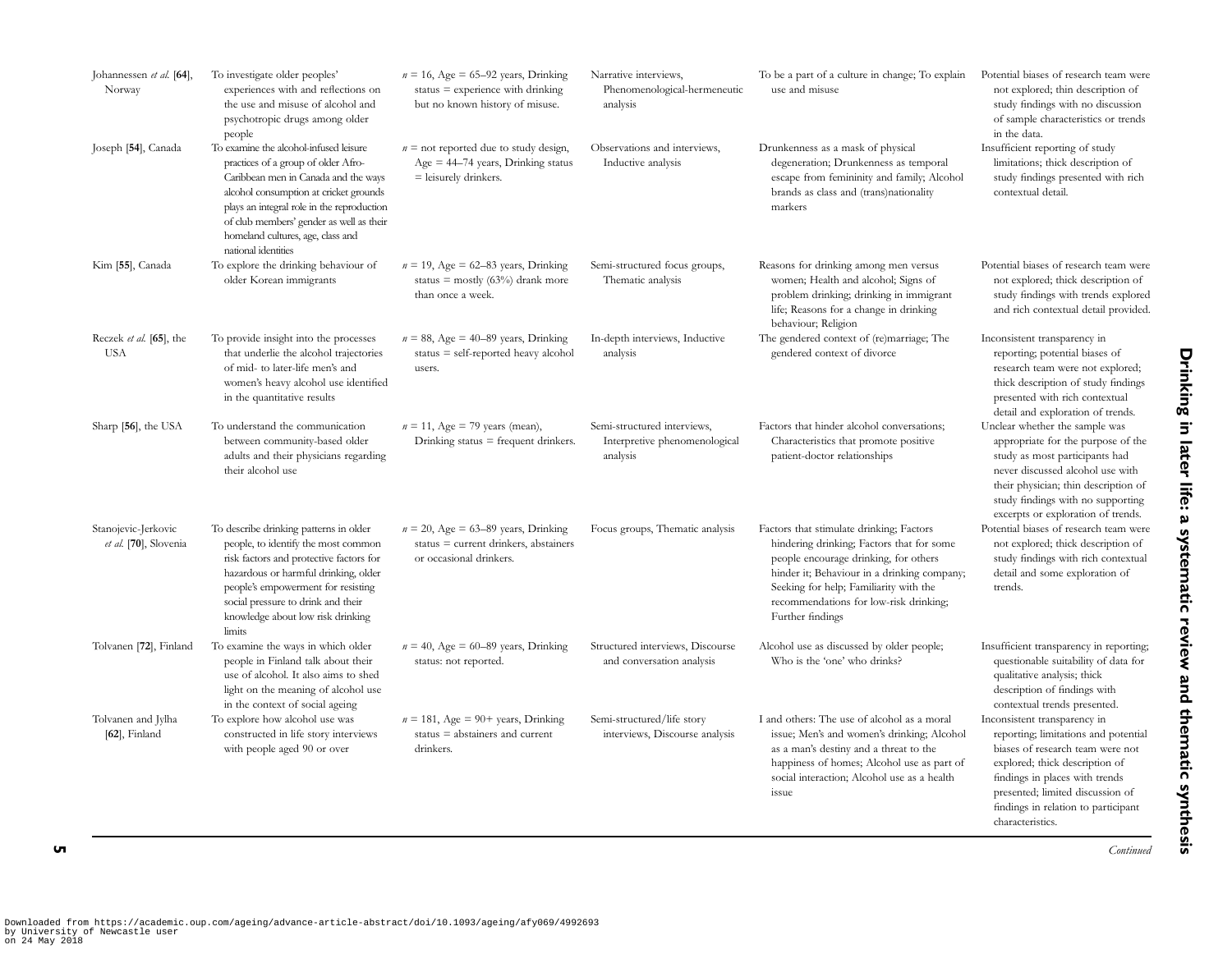# Table 1. Continued

| Article and country                                                                                                           | Aims                                                                                                                                                                                                                                                                                                                                                                                                                                                                                                                             | Sample                                                                                                                                                                            | Data collection methods and<br>analysis                                                                 | Author-identified key themes                                                                                                                                                                                                                                                                                                                                                                                                                                                                                                                                           | Key limitations and comment on<br>richness from quality appraisal                                                                                                                                                                                                                                                                                                                                        |
|-------------------------------------------------------------------------------------------------------------------------------|----------------------------------------------------------------------------------------------------------------------------------------------------------------------------------------------------------------------------------------------------------------------------------------------------------------------------------------------------------------------------------------------------------------------------------------------------------------------------------------------------------------------------------|-----------------------------------------------------------------------------------------------------------------------------------------------------------------------------------|---------------------------------------------------------------------------------------------------------|------------------------------------------------------------------------------------------------------------------------------------------------------------------------------------------------------------------------------------------------------------------------------------------------------------------------------------------------------------------------------------------------------------------------------------------------------------------------------------------------------------------------------------------------------------------------|----------------------------------------------------------------------------------------------------------------------------------------------------------------------------------------------------------------------------------------------------------------------------------------------------------------------------------------------------------------------------------------------------------|
| Vaz De Almeida et al.<br>$[63]$ , Europe<br>(Denmark,<br>Germany, Italy,<br>Poland, Portugal,<br>Spain, Sweden and<br>the UK) | To explore social and cultural aspects<br>of alcohol consumption in a sample<br>of older people living in their own<br>homes, in eight different European<br>countries                                                                                                                                                                                                                                                                                                                                                           | $n = 644$ , Age = 65–74 years, Drinking<br>status $=$ non-dependent.                                                                                                              | Semi-structured interviews.<br>Grounded theory                                                          | Alcohol consumption narratives of older<br>people; Gender differences in the<br>narratives; Specific cultural differences<br>between the eight countries                                                                                                                                                                                                                                                                                                                                                                                                               | Inconsistent transparency in<br>reporting; reported methods of<br>analysis did not appear compatible<br>with data collected; thinner<br>description of data with some<br>exploration of trends but<br>descriptive themes; quotes lacked<br>depth where presented.                                                                                                                                        |
| Ward et al. [57], the<br>UK                                                                                                   | To generate a wider evidence base by<br>exploring the circumstances in<br>which older people drink, the<br>meaning that drinking alcohol has<br>for them and its impact,<br>acknowledging that this can be a<br>pleasurable and positive experience,<br>as well as something that can have<br>adverse health, financial, personal<br>and interpersonal impacts                                                                                                                                                                   | $n = 21$ , Age = mid 50 s to late 80 s<br>(years), Drinking status $=$ regular<br>drinkers who may or may not have<br>a problem with their level of alcohol<br>consumption.       | Semi-structured interviews and<br>focus groups, Thematic analysis                                       | Drinking practices and styles; What affects<br>drinking styles; Seeking help                                                                                                                                                                                                                                                                                                                                                                                                                                                                                           | Inconsistent transparency in<br>reporting; insufficient exploration<br>of limitations and biases; thick<br>description of findings with some<br>trends presented.                                                                                                                                                                                                                                        |
| Watling and Armstrong<br>[58], Australia and<br>Sweden                                                                        | To identify attitudes that might<br>influence drink-driving tendency<br>among this group of women and<br>further show how these attitudes<br>vary across countries                                                                                                                                                                                                                                                                                                                                                               | $n = 30$ , Age = 52 years (mean),<br>Drinking status $=$ low-risk or risky<br>drinkers.                                                                                           | Semi-structured interviews,<br>Thematic analysis                                                        | Findings were not organised under theme<br>headings                                                                                                                                                                                                                                                                                                                                                                                                                                                                                                                    | Potential biases of research team were<br>not explored; thinner description<br>of findings with inconsistent<br>provision of contextual data.                                                                                                                                                                                                                                                            |
| Wilson et al. $[71]$ (a),<br>Haighton et al. [69]<br>(b), Haighton et al.<br>$[68]$ (c), the UK                               | (a) To elucidate the views of older<br>individuals aged over 50 years<br>about alcohol consumption, health<br>and well-being, to inform future<br>targeted prevention in this group<br>(b) To gain an in-depth understanding<br>of experiences of, and attitudes<br>towards, support for alcohol-related<br>health issues in people aged 50 and<br>over<br>(c) Explored concurrent alcohol and<br>medication use, as well as the use of<br>alcohol for medicinal purposes, in a<br>sample of individuals in mid to later<br>life | $n = 51$ , Age = 51–95, Drinking status<br>$=$ abstainers, occasional drinkers,<br>moderate drinkers, heavy drinkers,<br>recovering dependent drinkers and<br>dependent drinkers. | In-depth interviews and semi-<br>structured focus groups,<br>Grounded theory and<br>discursive analysis | (a) Alcohol identities; Health and changing<br>drinking behaviour; gendered patterns of<br>drinking<br>(b) Drinking in mid to later life; Deciding to<br>change; Experiences of primary care;<br>Experience of detoxification and<br>rehabilitation; Experience of counselling<br>and therapy<br>(c) Drinking and using medication regardless<br>of consequences; Health professionals<br>being unaware of alcohol use; Reducing or<br>stopping alcohol consumption because of<br>medication; using alcohol to self-medicate;<br>differences related to gender and age | (a) Potential biases of research team<br>were not explored; thick<br>description on findings with<br>trends presented and rich<br>contextual detail.<br>(b) Inconsistent transparency in<br>reporting; thick description of<br>findings with trends presented and<br>rich contextual detail.<br>(c) Inconsistent transparency in<br>reporting; thick description of<br>data with rich contextual detail. |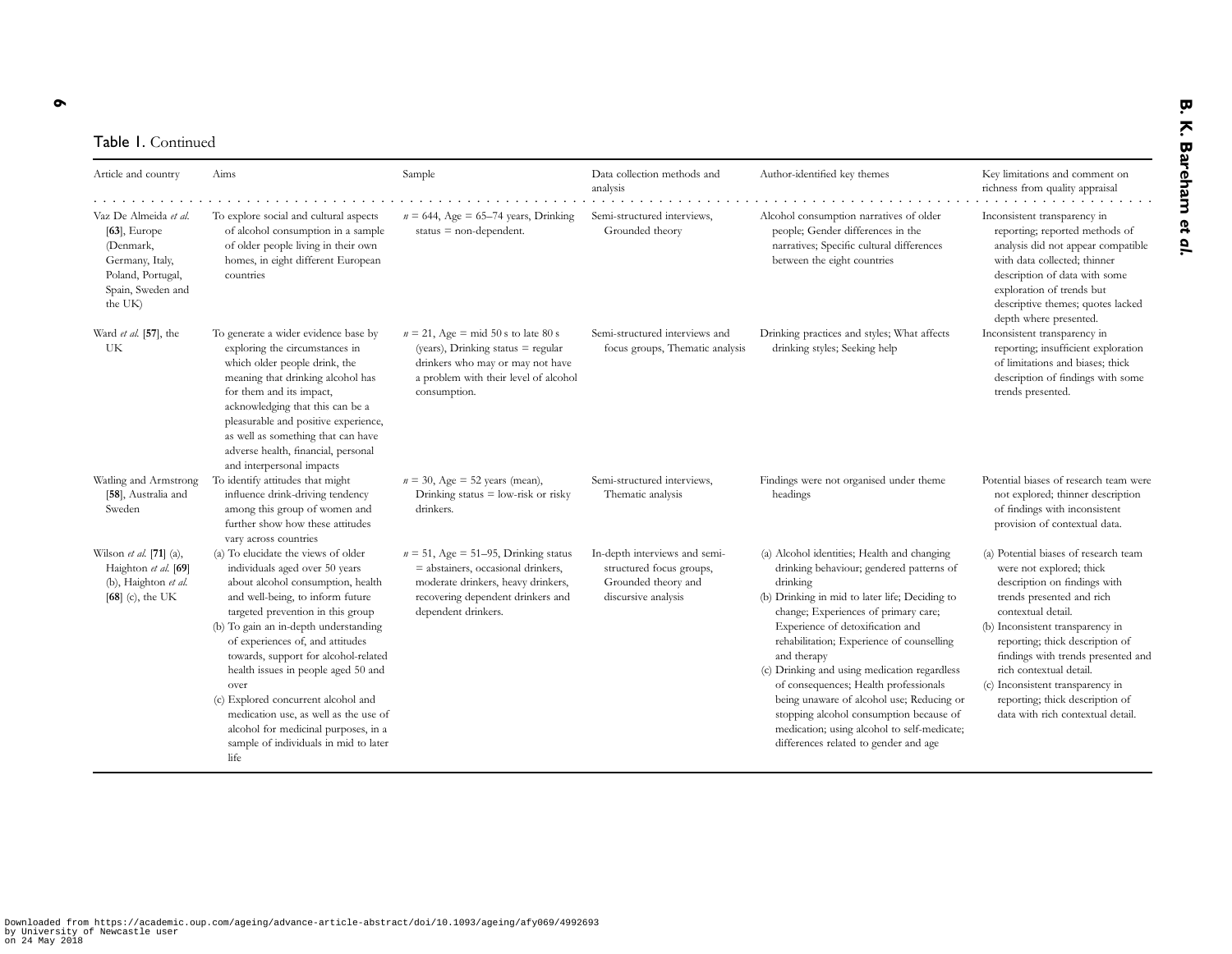#### Drinking in later life: a systematic review and thematic synthesis

#### Data synthesis

A thematic synthesis of included studies was conducted (see Figure A1 in Appendix 1, available at Age and Ageing online). The methods for synthesis were based upon Braun and Clarke's principles of thematic analysis, commonly applied to primary qualitative data [45]. The review team familiarised themselves with the findings of each study during full text screening and immersion through repeated reading. During this phase, the lead author listed ideas and potential codes from the primary study findings. The compiled codes were comparable to second- and third-order constructs described in meta-ethnography. Second-order constructs are interpretations and themes derived from the primary data, specified by the authors of included studies. Third-order constructs are ideas and interpretations identified by the review team which further explain findings within and across the primary studies [46]. Recurring codes, explaining findings across the studies, were developed by the review team into a candidate framework of themes which explained the views of older people surrounding their drinking. NVivo (version 11) was used for data management, which involved storing included study findings, and coding these according to the developed framework. The lead reviewer recorded analytical notes during this process, detailing explanations and patterns within each theme. The developed thematic framework was then further refined to ensure that it reflected the views and experiences conveyed across the included studies, and defined to form the theme descriptions which are presented as our findings. Excerpts from the included studies were identified to present as examples of the review findings. Throughout this process, developing themes were discussed amongst the research team and Gusfield's sociological work on drinking rituals [47] informed data interpretations.

#### Results

#### Literature search and study descriptions

Twenty-five papers, reporting 21 unique studies were included (see Figure 1). The synthesis of findings involved over 1,500 older adults, aged 50–90 years upwards (see Table [1](#page-2-0) for summary of study details). Most studies included men and women. One study had all female participants [48]. Authors variably reported other characteristics including socioeconomic status (four studies) [49–52], ethnicity (seven studies) [49, 53–58], health status (four studies) [49, 51, 52, 59], work status (four studies) [49, 52, 54, 60], living context (seven studies) [52, 53, 57, 59, 61–63], marital status (eight studies) [52, 53, 55–58, 64, 65], religion (one study) [55] and sexuality (one study) [57] (detailed in Table 3 Appendix 1, available at Age and Ageing online where reported). All studies included participants with a range of drinking behaviours including abstainers (10 studies) [50–52, 62, 66–71],



Figure 1. PRISMA flow diagram depicting the flow and number of studies identified and then excluded at each stage during identification of papers for inclusion in this review.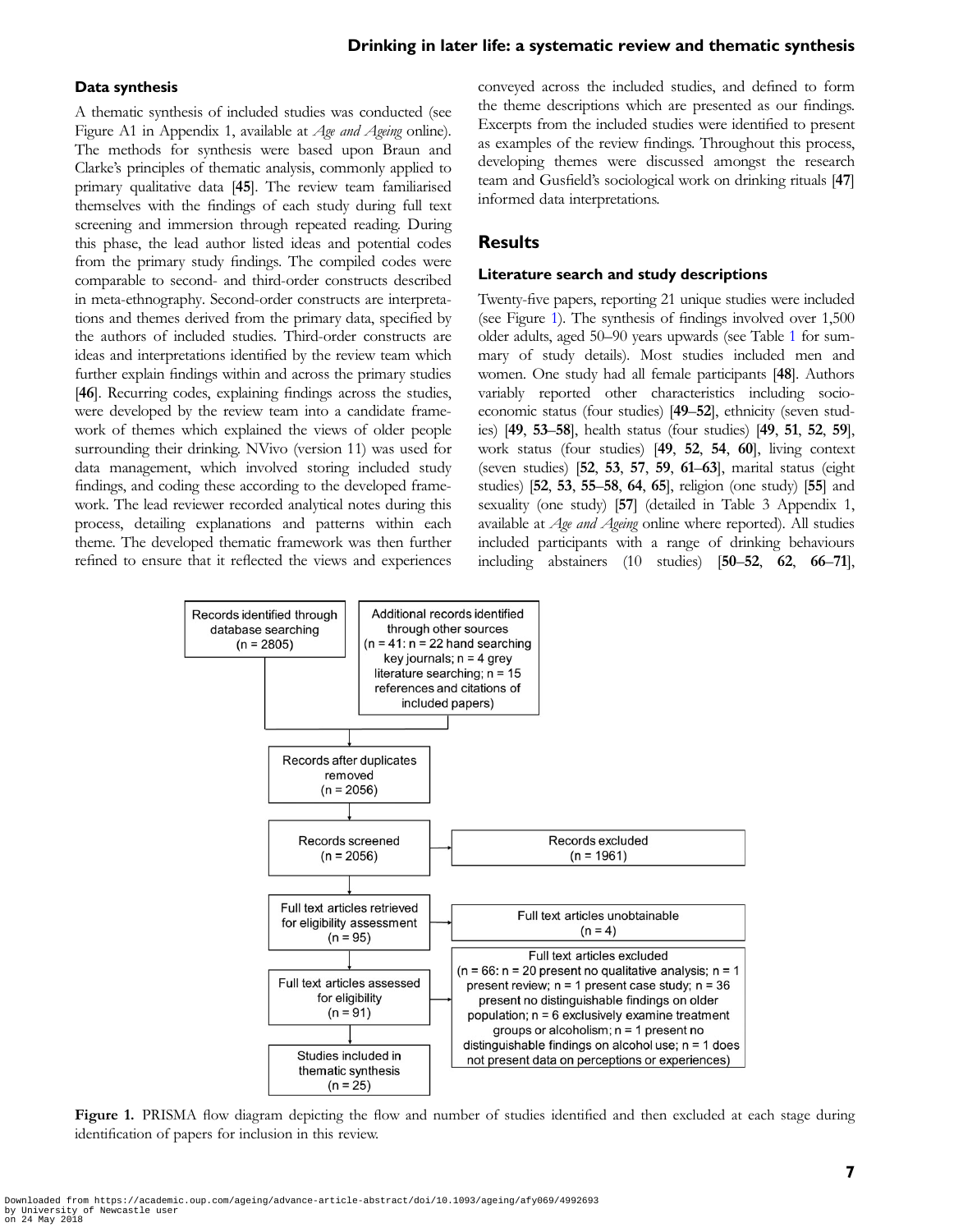occasional drinkers (six studies) [48, 51, 67–69, 71], moderate drinkers (20 studies) [48, 50–53, 55–59, 61, 62, 64, 66–71] and heavy drinkers (10 studies) [49, 51, 54, 58, 59, 65, 67–69, 71]. Five studies included some people who may have been dependent on alcohol, but these were a minority of participants [49, 65, 68, 69, 71]. Studies were from 16 countries. Six studies were conducted in the UK [50, 51, 57, 68, 69, 71], four in the USA [49, 53, 56, 65], Finland [52, 62, 66, 72] and Sweden [48, 58, 60, 66], two in Canada [54, 55] and Australia [58, 61]. Single studies included participants from New Zealand [59], Russia [67], Norway [64] and Slovenia [70]. Three studies were conducted across several European countries [63, 64, 66]. Three studies specifically focussed on settled migrant groups [49, 54, 55]. Where reported, most samples were recruited either purposively (six studies) [50, 51, 61, 68, 69, 71] or opportunistically (10 studies) [49, 52, 55–58, 60, 65, 67]. Ten studies also employed snowball sampling [49, 60, 52, 55, 56, 58, 60, 68, 69, 71]. Data were collected through in-depth/semi-structured interviews, focus groups, written autobiographical responses and ethnographic observation. A range of theories and approaches were applied to qualitative analyses, including grounded theory, discourse analysis, conversation analysis and thematic analysis. The main quality limitations related to a lack of transparency in reporting and triangulation or exploration of potential biases.

#### Themes

Supporting quotes are presented in Table [2](#page-8-0). The sex and age of participants are provided where available.

#### Routines and rituals

Across their life-course, older adults reported developing specific routines related to their drinking as leisure practices. Descriptions of their drinking were bound to certain contexts [48, 50–57, 59–72], such as with meals or in company. Some drinking seemed to hold additional symbolic meaning and was more 'ritualistic' as opposed to just regular or repeated (routinised) activity. Thus, whilst drinking was engrained within many social occasions [48, 50–55, 57, 59–63, 66–68, 70–72], it could also become a meaningful part of spending time with friends and family members [50–53, 56, 57, 59, 60, 63, 65, 66, 71, 72]. Drinking routines helped older people 'stay in touch' in their relationships (for example, quote 1i) [48, 50–55, 57, 59–62, 66, 67, 69, 71, 72]. For some, the social role of alcohol increased due to the effect of transitions such as retirement or bereavement in later life, which could lead to an increased frequency of drinking occasions [50, 57, 60, 61, 69]. Some heavier drinkers felt it would be difficult to spend time with friends or family without alcohol [51, 55, 69], although situations were also described where a change in drinking habits could adversely affect their social opportunities (quote 1ii).

Drinking was seen as supporting relaxation during spare time (for example, quote 1iii) [51–53, 57, 59–61, 63, 67, 69, 71] which was generally viewed as more plentiful following retirement. This increase in spare time sometimes led to an increase in the number of contexts and activities where alcohol was consumed (quote 1iv) [50, 57, 60, 61, 69]. Drinking could act to maintain structure in older people's lives, which may have been lost in retirement, symbolising distinct leisure time and creating a clear daily routine [50, 61, 67]. For a small number, the loss of external structure associated with retirement and children leaving home could lead to heavier drinking [50].

Routines and/or rituals in older adults' drinking practices were shaped by social norms and expectations [48–55, 57–61, 63–67, 69–72]. For example, the central role of alcohol was highlighted in retirement communities, where social occasions were based in drinking settings [53, 61]. Most older adults reported that they had reduced their previous overall intake of alcohol with age [48, 51, 52, 59, 63]. However, risky or unhealthy patterns of drinking were described as normal for older adults in some cultures, such as Mexican, Caribbean, Nordic and Russian cultures, particularly amongst men [49, 54, 63, 67]. Women more often described increasing their drinking in later life from previously lower levels [50, 52, 63, 69]. Whilst gender differences in norms and expectation of drinking were present, some described more equal expectations, suggesting these differences were reducing (quote 1v). Scandinavian and Finnish participants described how their lower levels of drinking were shaped by historic temperance movements [52, 62, 64, 66, 72], particularly amongst women, who were expected to drink less than men. Cultural norms also altered the drinking habits of migrants, where older adults report integrating the new culture with that of their home country [54, 55]. This served either to restrict previously risky drinking habits, or encourage riskier practices in groups whose home country consumed less alcohol.

#### Self-image as a responsible drinker

Most older adults saw themselves as controlled, responsible and considered in their drinking behaviour (quote 2i) [48, 50–53, 55–60, 62, 66, 68, 71, 72]. This represented their perception of what the image of an older drinker should be, for example quote 2ii. Their experience with drinking across the life course was perceived to make them wiser about drinking [48, 50–52, 59, 60, 64, 66, 70, 71]. Older people presented an idealised view of moderate, low-risk styles of drinking [48, 50–53, 55–57, 59–68, 71, 72]. Idealisation of abstinence or low-level drinking was more likely amongst the oldest individuals, particularly in Scandinavian countries [48, 50, 62, 63].

Drinking was described around these ideals, and justifications of drinking emphasised positive experiences with alcohol [48, 50–52, 54, 55, 57, 60–63, 66–68, 71]. Many participants described their drinking as appropriate to the context [48, 50–55, 57–63, 65–68, 71, 72], and usually aligned to their companions [48, 51–53, 56, 57, 59–63, 65, 70–72]. Social context could sometimes justify drinking to excess [48, 50–53, 57, 59–62, 65, 67, 70, 71]. Whilst alignment of drinking with social peers usually restricted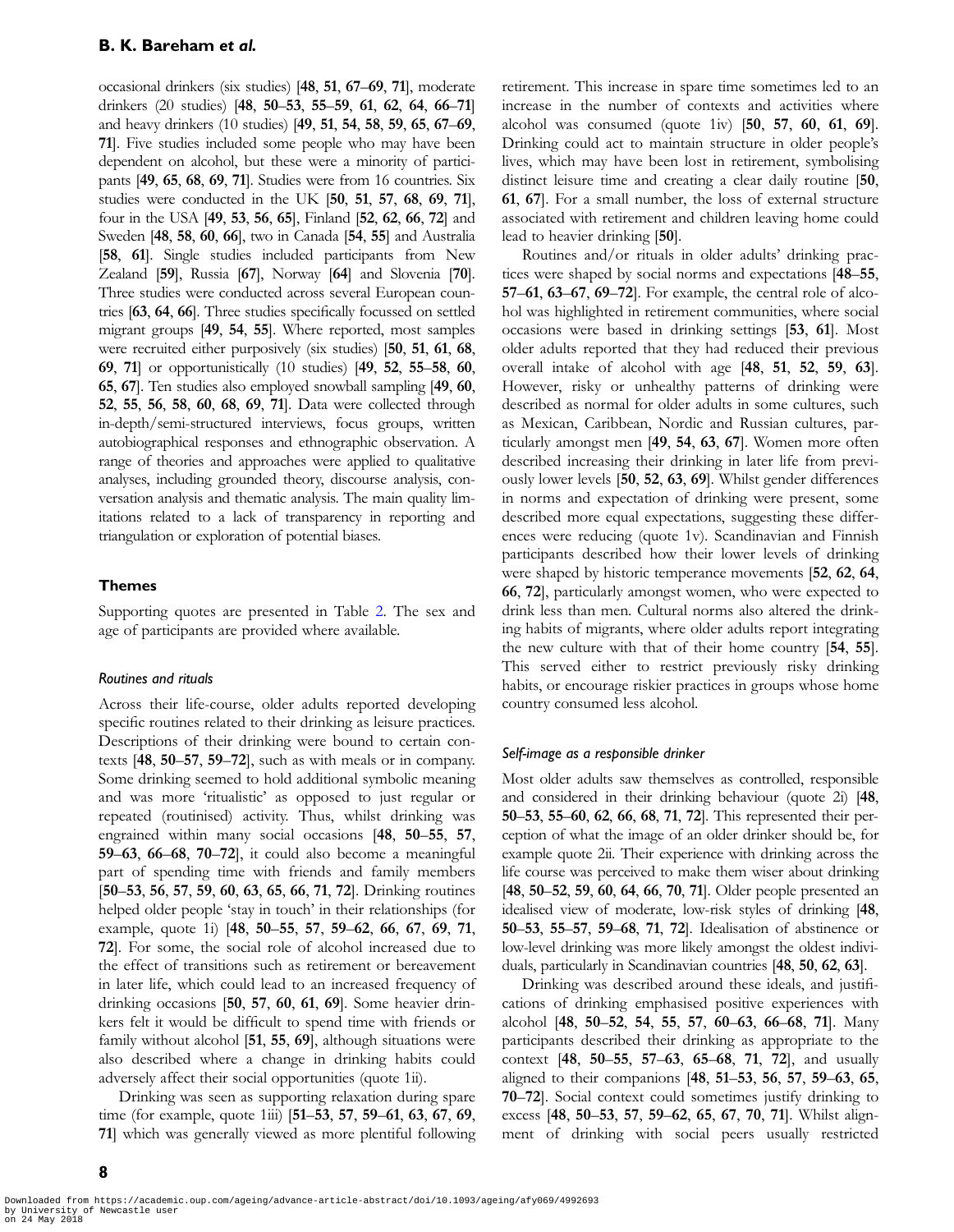# <span id="page-8-0"></span>Table 2. Supporting quotes for the key themes presented

| Theme:                                     | Supporting quotes:                                                                                                                                                                                                                                                                                                                                                                                                                                                                                                                                                                                                                                                                                                                                                                                                                                                                                                                                                                                                                                                                                                                                                                                                                                                                                                                                                                                                                                                                                                                                                                                                                                                                                                                                                                                                                                                                                                                                                                                                                                                                                                                                                                                                                                                                                                                                                                                                                                                                                                                                                                                                                                                                                                                                                                                                                                                                                                                                                                                                                                                                                                                                                                                                                                                      |
|--------------------------------------------|-------------------------------------------------------------------------------------------------------------------------------------------------------------------------------------------------------------------------------------------------------------------------------------------------------------------------------------------------------------------------------------------------------------------------------------------------------------------------------------------------------------------------------------------------------------------------------------------------------------------------------------------------------------------------------------------------------------------------------------------------------------------------------------------------------------------------------------------------------------------------------------------------------------------------------------------------------------------------------------------------------------------------------------------------------------------------------------------------------------------------------------------------------------------------------------------------------------------------------------------------------------------------------------------------------------------------------------------------------------------------------------------------------------------------------------------------------------------------------------------------------------------------------------------------------------------------------------------------------------------------------------------------------------------------------------------------------------------------------------------------------------------------------------------------------------------------------------------------------------------------------------------------------------------------------------------------------------------------------------------------------------------------------------------------------------------------------------------------------------------------------------------------------------------------------------------------------------------------------------------------------------------------------------------------------------------------------------------------------------------------------------------------------------------------------------------------------------------------------------------------------------------------------------------------------------------------------------------------------------------------------------------------------------------------------------------------------------------------------------------------------------------------------------------------------------------------------------------------------------------------------------------------------------------------------------------------------------------------------------------------------------------------------------------------------------------------------------------------------------------------------------------------------------------------------------------------------------------------------------------------------------------------|
| (1) Routines and rituals                   | (i) Drinking routines could help older people stay in touch in their relationships:<br>Bonnie and I still enjoy a scotch in the evening and the way we start off, we have a little bit of scotch. And actually that goes way<br>back. That was when we were both working, we'd come home and have scotch. So it's a pattern that we're used to. And we usually<br>then just sit and chat and talk about what's happening the next day.' female [53].<br>(ii) Change in drinking habits could adversely affect older people's social opportunities:<br>The same group, every Friday without fail. There was eight of us and well, there's seven go now because I don't go up [since I<br>stopped drinking] and they've said to me, 'oh, come up, we miss the, sort of, banter and all that sort of thing' but, yeah, as I say, I<br>miss the company more than I miss the drink.' [50].<br>(iii) Routinised drinking practices could hold symbolic meaning, and were a ritual in relaxation during spare time:<br>You know the end of the day - in the evening on the weekend I think it's time to relax and I find that glass of wine is part of that<br>ritual of starting to enjoy the evening.' Female, [59].<br>(iv) The number of drinking contexts could increase with increasing spare time associated with retirement:<br>I think possibly it's tempting to drink more when you retire I go out more for lunch and go out more with friends because I've<br>got time to do it, so possibly linked to that yes $\left[1 \right]$ drink more $\left[50\right]$ .<br>(v) Women's suggestion of more equal expectations between genders with regards to drinking:<br>T F2 I think a lot of the men go out a lot more. The older men do still drink. Because that's their only entertainment really, isn't it? I<br>would say middle aged men - '[F5] I don't think it's just men. I think ladies can drink just as much as men.' '[F2] I'm talking about<br>going out for a drink though, you know. Do you think the older ladies do?' '[F5] Oh yeah, I would say so.' Female focus group [71].                                                                                                                                                                                                                                                                                                                                                                                                                                                                                                                                                                                                                                                                                                                                                                                                                                                                                                                                                                                                                                                                                                                                                                     |
| (2) Self-image as a<br>responsible drinker | (i) Older adults present themselves as controlled and responsible drinkers, idealising moderation and perceiving themselves to be at low<br>risk of harm from their drinking:<br>'Drunk? No, I haven't really been for a while. I have to say that for the past ten years I've managed so that I've never been in that<br>bad a way, that I've always known what I've been doing. Haven't been out of my senses, like, when you get to bed, you ask which<br>country, what time and where are we. It's all been so well. I mean, as I've gotten older I've also gotten wiser and know when to stop.<br>Learnt how to know how to stay in control.' [52].<br>(ii) Older adults' image of what an older drinker should be:<br>'As a pensioner one drinks a bit more often but less at each occasion. You don't have any pressures, it's not as rushed to go to bed.<br>You have more opportunity to eat nice food but it isn't about getting drunk anymore.' Male, [60].<br>(iii) More problematic older drinkers concealed their higher consumption by drinking in private, avoiding pressures to align their drinking:<br>I do not enjoy going out and meeting people, sitting in pubs and shouting at the top of my voice. When I come home, this is my<br>haven, I want to be here… say I had my friend come over, and she's very moderate, she drinks like a little… you know. So I feel<br>embarrassed then. So I'd rather drink on my own.' Female [57].<br>(iv) Reduced responsibilities in later life could enable increased opportunity for alcohol consumption:<br>'I don't really consider the fact that you shouldn't be drinking midday, that you shouldn't be drinking late at night, that you shouldn't<br>be drinking when 'this and that'. I don't mean to imply that I drink a lot, but I do drink, I will drink when I feel like drinking It<br>changed after I turned 40ish. But now that I am retired I have even more freedom, when you're working you can't have a glass of<br>wine with lunch. But now I can' Female [60].<br>(v) Self-imposed limits and rules maintained controlled drinking patterns:<br>'I don't like drinking during the day, and would only have the odd drink during the day. Once I have a drink, I would tend to keep<br>drinking. I don't normally drink before 6 pm. Those are my internal rules, it limits the alcohol intake. I don't feel right after drinking<br>during the day, which is why I tend not to.' Female [61].<br>(vi) Rules and limits to restrict drinking were also employed by heavier drinkers:<br>Tm probably the one in the group to drink the most. Not outrageously, but when you say winebox; dear god I have a glass from my<br>winebox every night! Sometimes I'll think, one bottle that should be enough for a couple of days. Just to re-focus myself and make<br>me think a little. It's not at the state where I would run to the neighbours and steal from their cellar. But I can think; this isn't good!<br>It is something – dependent they call it. It is extremely rare that I'll end up intoxicated, I think. But still I can feel like the dependency<br>is there I always take the car when I go anywhere now, for that reason alone. So that I don't have to' Female [60]. |
| (3) Alcohol and the<br>ageing body         | (i) Some believed that not drinking could be negative for health, because alcohol was perceived to be protective to health:<br>So being a teetotaller can be hazardous to your health too! I'm in the middle of the road with what the experts seem to say that is a<br>healthy level of consumption, if there is such a thing, keep it down to a drink a day and I'll not do it every day, seem to be the<br>feeling. A small amount of alcohol does have some benefits.' Male [59].<br>(ii) Perceived health benefits of particular drinks served to justify older people's drinking:<br>'My consultant told me that whiskey was only 2 <sup>nd</sup> to red wine for heart disease, and if it's good enough for him it's good enough for<br>me [during cardiac rehabilitation].' Male [51].<br>(iii) Some used alcohol to help with physical ailments:<br>Tt is said that whiskey is healthy. In any case, for me, it is soothing for my stomach and can sometimes act as a medicine' [66].<br>(iv) Alcohol use could be relied upon to cope with stressors or mental health issues in later life:<br>Well, [my partner] couldn't have any [alcohol] in the last six months [of his life]. I drank, coz I was so anxious. It's easy to say that one is<br>using because of this and that, but at times I was so distressed that alcohol made me feel better in that situation. And the worse [my partner]<br>got in hospital – I, when I got back from the hospital and had a little alcohol, I could get some sleep and it helped. I sort of relaxed. I was<br>just so anxious about it, I got used to it back then. I should have guessed back then that it wouldn't end well. But I didn't think of it like that<br>back then. You can't know beforehand that that's how it's going to turn out.' Female, aged 62 years [52].                                                                                                                                                                                                                                                                                                                                                                                                                                                                                                                                                                                                                                                                                                                                                                                                                                                                                                                                                                                                                                                                                                                                                                                                                                                                                                                                                                                                                                     |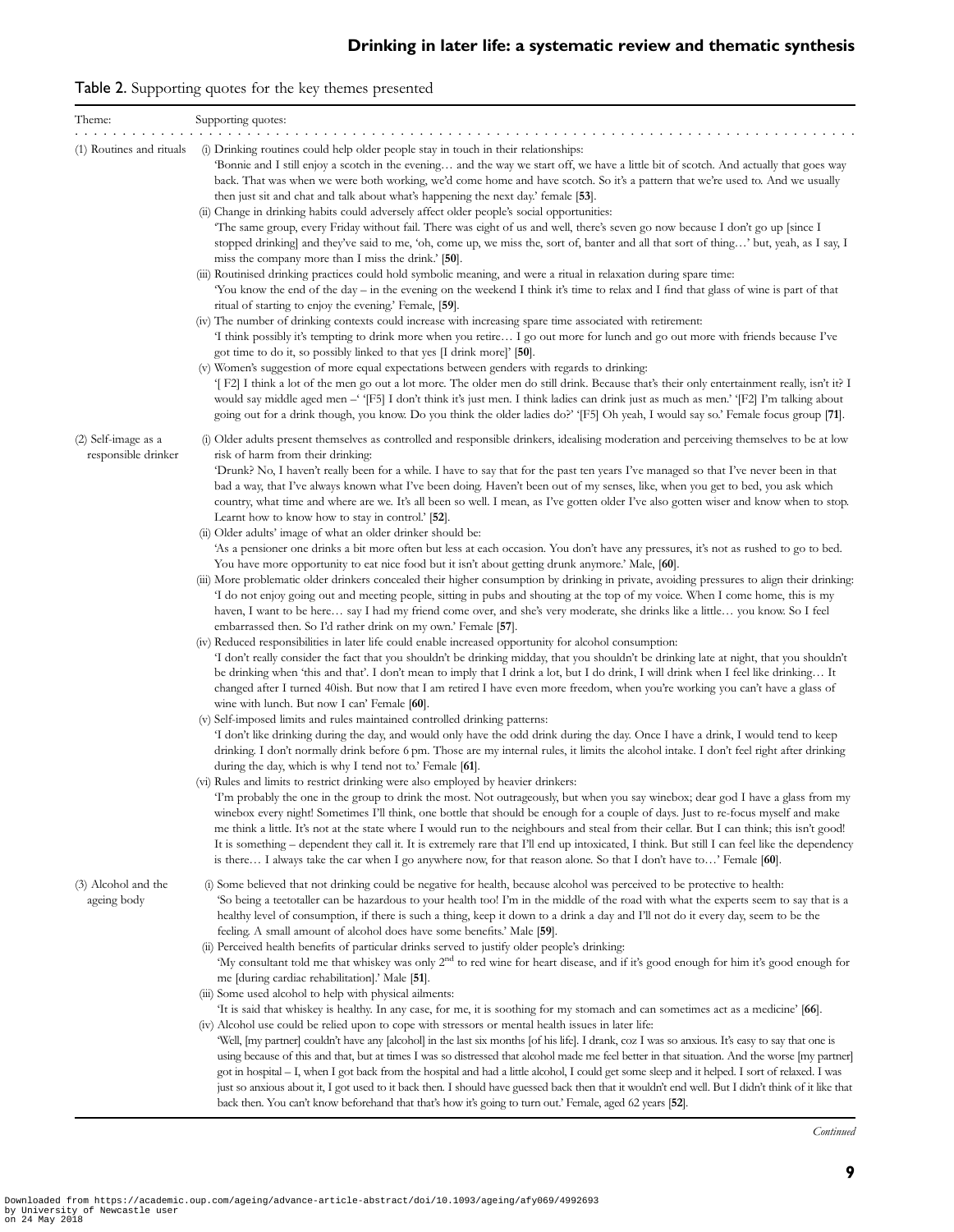#### B. K. Bareham et al.

#### Table 2. Continued

| Theme:                | Supporting quotes:                                                                                                                                                                                                                                                                                                                                                                                                                                                                                                                                                                                                                                                                                                                                                                                                                                                                                                                                                                                                                                                                                                                                                                                                                                                                                                                                                                                                                                                                                                                                                                                                                                                                                                        |  |  |  |
|-----------------------|---------------------------------------------------------------------------------------------------------------------------------------------------------------------------------------------------------------------------------------------------------------------------------------------------------------------------------------------------------------------------------------------------------------------------------------------------------------------------------------------------------------------------------------------------------------------------------------------------------------------------------------------------------------------------------------------------------------------------------------------------------------------------------------------------------------------------------------------------------------------------------------------------------------------------------------------------------------------------------------------------------------------------------------------------------------------------------------------------------------------------------------------------------------------------------------------------------------------------------------------------------------------------------------------------------------------------------------------------------------------------------------------------------------------------------------------------------------------------------------------------------------------------------------------------------------------------------------------------------------------------------------------------------------------------------------------------------------------------|--|--|--|
|                       | (v) Intoxication could be seen as one of life's remaining pleasures, leading heavier drinkers to maintain their drinking:<br>Td like to cut it down altogether, but even the last time – I cannot be going away and just sitting on my own. I don't smoke, I don't<br>have nowt else and that's the only pleasure I've got $-$ drinking.' Male, aged 61 years [69].<br>(vi) Some older people justified maintaining their drinking by identifying alternative explanations for health issues:<br>'I started to think about what I was consuming that might be, erm having an effect. And the obvious one is drink, but I didn't<br>want to stop having a drink. But I honed in on citrus and I thought I wonder, you know, people had said to me there was a<br>connection between citrus fruit, and I wasn't eating a great amount of fruit, the occasional apple, banana whatever, so I stopped and,<br>dare I say it, touch wood I haven't had gout since It's a popular explanation for gout, people say oh you're drinking too much<br>red wine or something that's a throwaway remark that everybody seems to make and I ignored it because I found the solution was<br>there for me and with no adverse effects.' Male [51].<br>(vii) Heavier drinking was justified through the lack of noticeable effects on the individual's health:<br>Tm 55, I'm perfectly fit, I don't run about beating everyone up, I'm not incontinent, I'm perfectly healthy, I get a check for my<br>stroke, which coincidentally, they check my bloods, they check my liver, check my pancreas, check my kidneys you know, everything's<br>fine, so how is half a dozen pints doing any irreparable damage?' Male, aged 56 years [71]. |  |  |  |
| (4) Access to alcohol | (i) Drink driving legislation could constrain older people's drinking:<br>If I know I have to drive, I will just have a light beer, or sometimes I will just go without altogether. I find that easier because you<br>don't have to worry about whether you have gone over the limit. Driving has killed a lot of social drinking, particularly living down<br>here (an outer metropolitan suburb). If I'm in Perth, I very seldom drink, if at all. It is a long drive and I'm not only worried about<br>RBT (random breath testing). But I don't want to feel sleepy. It's the driving mainly that would affect whether or not I will have a<br>drink.' Male [61].<br>(ii) Some binged on alcohol when the money was available:<br>'I drink usually when I receive the pension - it is a small holiday. We buy food and I drink chekushku [a quarter of a litre of vodka],<br>250 g. Beer I drink about once a week. It is sold in big plastic bottles, 1.51 each. So, I usually finish it during the evening watching TV'<br>Male, aged 69 years [67].                                                                                                                                                                                                                                                                                                                                                                                                                                                                                                                                                                                                                                                                 |  |  |  |

drinking, it could also increase consumption in the company of heavy-drinking friends [52, 56, 60, 61, 65, 67, 70, 72]. A failure to align with companions' drinking could cause relationship problems—particularly with partners or family, but also within wider social groups [49, 50, 57, 65, 66, 69, 70]. Those with more problematic alcohol use consequently reported drinking more heavily in private, to conceal their higher consumption (quote 2iii) [51, 56, 57, 61, 69].

Drinking was seen to be acceptable, provided day-to-day responsibilities remained fulfilled. Many personal responsibilities judged to be incompatible with drinking were lost in later life, through retirement [50, 52, 57, 60, 61] or reduced parental responsibilities [51, 54, 57, 60, 66]. These changes enabled increased alcohol consumption (quote 2iv). However, some older adults acquired new responsibilities during retirement which restricted drinking, including voluntary work, or caring for a sick partner [50, 51, 60, 69]. Conversely, drinking could act as a form of escapism from responsibilities as demonstrated in Joseph's Caribbean-Canadian cricketer community, where family responsibilities were passed on to partners, as drunkenness ensued [54].

Controlled and responsible drinking was often maintained through self-imposed limits or rules (for example, quote 2v) [51–53, 55, 56, 58–63, 66–68, 70, 71]. Heavier drinkers also applied rules and limits to restrict their drinking (quote 2vi). These self-made restrictions played a large part in exerting control and reducing alcohol consumption in later life. Drinking habits in later life were also shaped by stigmatisation of certain drinking styles [48, 50, 52, 54, 55, 57–63, 66–68, 70–72]. Inappropriate drunkenness, alcoholism, drinking alone, drink-driving and women's drinking were all judged to be unacceptable. Older adults avoided identifying with these behaviours [48, 50, 52, 54, 55, 57–63, 66–68, 70–72].

There was a general perception that 'problematic' and 'normal' drinking behaviours were separate entities [51, 59, 60, 63, 71]. Problematic drinking was associated with a lack of control, need, and risk [51, 52, 59, 60, 71]. Most older adults identified themselves as 'normal' drinkers, framing their consumption as responsible and acceptable compared with problematic use [50, 57–60, 62, 63, 71, 72]. However, this perception meant that many did not reflect upon the increased risks attached to drinking as an older person. Those recognising issues with their drinking did so through identification with the problematic drinking discourse [49, 51, 52, 60, 65, 68, 71].

#### Alcohol and the ageing body

Older people recognised the positive and negative effects that alcohol could have on their bodies as they aged [48–57, 59–72]. Alcohol was valued for its ability to create feelings of pleasure [50, 52, 53, 57, 59–61, 63, 66, 67, 69, 71] and relaxation [50–53, 57, 59–61, 66, 67, 69, 71], which were perceived as an important part of enjoying later life. Alcohol was also believed to have positive effects for health and well-being in older age [49–51, 53–55, 57, 59, 61, 63, 66, 67]. Many viewed alcohol as protective to health [56, 59], particularly when taken in moderation [55, 59, 62]. This led some to believe that not drinking could be negative for health (quote 3i). The health benefits of red wine and whiskey were emphasised [51,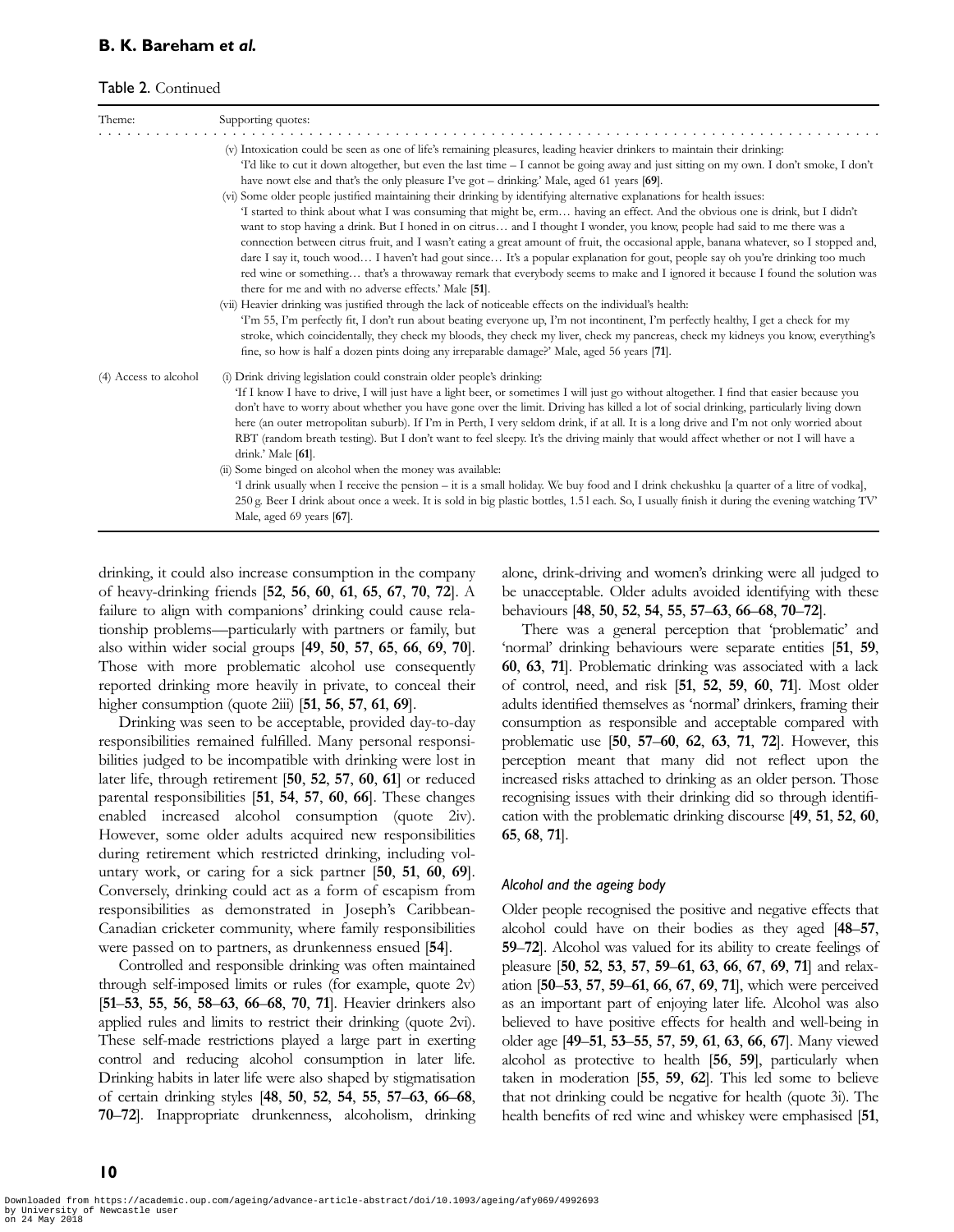55, 57, 59, 61, 63, 66, 69], but this appeared to be a means of justifying preferences, rather than encouraging a change in use (quote 3ii). The perceived positive effects of drinking led many to view alcohol as a form of medicine [48–51, 53–55, 57, 59, 62–64, 66, 67, 70, 72], particularly in Scandinavian countries. Reported medicinal uses were wide ranging. Aside from preventing numerous diseases, alcohol was seen to cure many physical ailments such as digestive problems, colds and pain (for example, quote 3iii) [48, 51, 54, 55, 62–64, 66–68, 70, 71]. At times, alcohol was used in place of medications [50, 51, 68], as a sleeping aid [51–53, 55, 57, 59, 63, 66, 68, 72], or to promote mental health [48–53, 55, 57, 59, 61, 66–68]; particularly amongst women. Alcohol use could, however, become heavy when relied upon to cope with stressors or mental illness in later life (quote 3iv) [48, 51, 52, 57, 65]. Some recognised that using alcohol in this way could negatively impact mental health [49, 51, 57, 59, 68, 71].

Other negative effects of alcohol were recognised [48, 50, 51, 53, 59, 62, 63, 66, 69, 71, 72]. Older adults were especially aware of short-term consequences associated with intoxication, such as hangovers, accidents and blackouts [48–50, 52, 59, 63, 68, 69, 71]. Longer-term damage was recognised as a potential consequence of drinking [49–51, 54, 57, 59, 62, 69, 71], usually associated with heavier intake. Authors noted that these negative consequences were usually discussed by older adults after prompting, rather than spontaneously described [59, 71]. Many older people were aware of the dangers of drinking whilst taking medication [48, 50, 51, 56, 57, 59, 63, 64, 68, 71, 72]. However some participants, particularly heavier drinkers, described drinking alongside or with medications [51, 59, 64, 68].

In later life, most participants reflected that health was a major priority [51, 59]. The ageing body was felt to be more fragile, requiring greater care than before. Some saw the ability to drink in later life as a sign of good health and resilience [54, 55]. Many adjusted their drinking because of the perceived effects of alcohol on health [50–52, 57, 59, 62–64, 68–72]—particularly men, who had often consumed at higher levels earlier in life [51, 55, 68]. A small number described maintaining their alcohol intake, despite concerns for their health [48–51, 54, 57, 68–71]. Heavier drinkers continued to drink heavily as they saw intoxication to be one of life's remaining pleasures (quote 3v) [55, 57, 69]. Some looked for other explanations for their problems, justifying continued drinking (quote 3vi). Whether alcohol use was reconsidered in later life was determined by the salience of health issues [49–51, 57, 59, 64, 71]. Experiencing negative impact of alcohol on health, either directly or through others' experiences, led to changes in alcohol use. Others justified their heavier drinking habits through the lack of noticeable effect on their health (quotes 3vii).

#### Access to alcohol

Financial and environmental factors were strong influences on access to alcohol, and how much was consumed [50–53, 55, 57–61, 63, 64, 66, 67, 69, 70, 72]. The accessibility of shops and drinking establishments shaped levels of drinking

[51–53, 57, 61, 69, 72]. Mobility issues could complicate access to alcohol [51, 57, 69, 72]. However, drinking could also be facilitated through visits from heavy-drinking friends [57, 69]. In retirement villages, the availability of alcohol in social areas increased residents' drinking [53, 61]. Those living in residential care homes with restrictive alcohol policies could have drinking curtailed [70, 72].

Drink-driving legislation was a major consideration, constraining many older people's drinking (quote 4i) [50–53, 55, 57–59, 61, 63]. Restrictions on drink-driving had most impact on socioeconomically advantaged groups, who tended to drink in friends' homes [51]. For individuals living in suburban areas, a lack of public transport could enforce the need to drive [55]. However, in urban settings, safety became a key consideration, restricting time spent drinking outside the home [51].

Financial considerations also shaped older people's drinking [53, 60, 63, 66, 67, 70]. Those with higher disposable incomes increased spending on alcohol and vice-versa [54, 57, 63, 67, 72], although some binged when money was available (quote 4ii). Heavier drinkers prioritised spending on alcohol regardless of income, adjusting their drinking style to fit with the money available [50, 54, 57].

#### **Discussion**

Our review described the multifaceted role of alcohol in older adults' lives. Drinking could help sustain social and leisure activity, which may otherwise diminish through retirement and other transitions relating to the ageing process [\[16,](#page-12-0) [20](#page-12-0)]. The positive and valuable roles of alcohol seen here in older people's lives contrast with the majority of studies of older people's drinking, which focus on risks to health and alcohol use as a coping mechanism for the challenges of ageing [[16,](#page-12-0) 73, 74].

Our review also identified some negative implications of alcohol consumption for older people. Health may be adversely affected if well-established heavy-drinking habits are maintained into later life, or conversely, social lives may diminish if drinking is affected by health concerns. Alcohol consumption alongside health conditions and medication use also carries some risks [[9\]](#page-12-0). Older people may need advice and support to recognise and address potentially adverse interactions [[16](#page-12-0), 74]. The link between older adults' drinking and loneliness is another common negative view of drinking in later life [[16,](#page-12-0) 73, 76] although no studies within this review directly addressed this issue. This may reflect a sense of stigma associated with isolation and loneliness, or the tendency to recruit from social groups.

Older people typically viewed alcohol risks and harm as belonging to other heavier, more problematic drinkers. This process reflects the sociological concept of 'othering', where the positive, 'healthy' self-identity is protected through contrast with those worse off. 'Othering' may result in a barrier to change for those not recognising alcohol-related risk [77, 78]. People in good health did not consider the risks of their own drinking, as adverse outcomes may have been less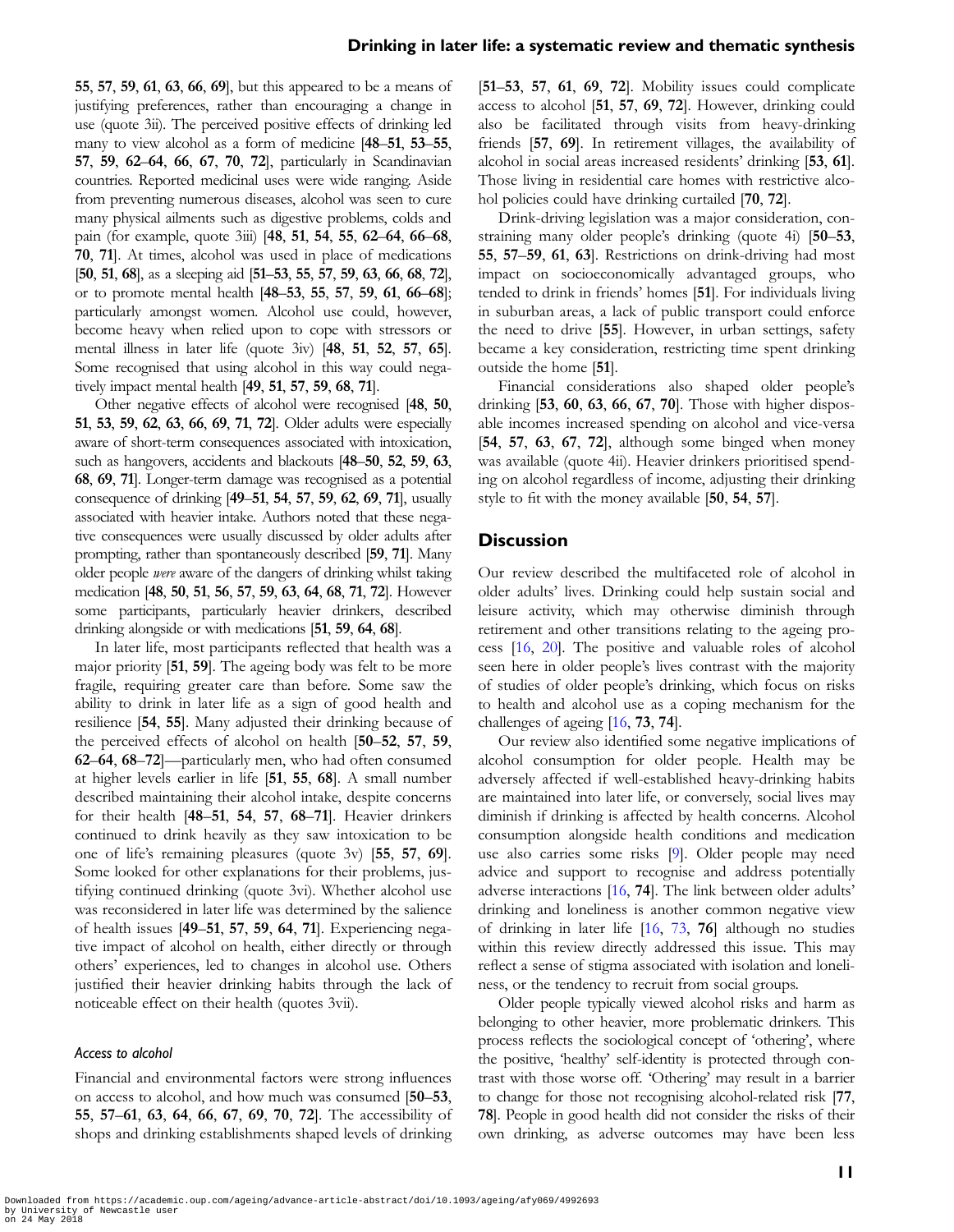#### B. K. Bareham et al.

salient compared with those in ill health. This is explained within biographical disruption theory, where good health is assumed unless it is disrupted through the experience of illness [74]. The perception of alcohol as a medicine for minor ailments was prominent in this review. In younger age groups, this is attached to problematic drinking [80–82], but amongst older people it cuts across all levels of consumption.

Social patterns of alcohol consumption reflect cultural trends in population drinking [83]. This suggests that reduced drinking in later life may be a product of cohort or period effects rather than a result of ageing [84]. Riskier drinking styles were demonstrated amongst some settled migrant groups through integration of drinking habits from the old and new countries [85]. However, maintenance of distinct drinking behaviours could also be a way of holding onto cultural or earlier life identity which could carry through into retirement communities [[30](#page-12-0), 86]. Gendered patterns are complicated and whilst gender differences are highlighted in certain cultures and often associated with men [\[10](#page-12-0), 87], these differences may have decreased over time as women's drinking becomes normalised. Men were more likely to report reductions in their drinking, whilst some women reported increased consumption in later life [88]. Particular patterns of risky drinking, such as drinking to self-medicate, were more commonly amongst women. Future exploration of the evolution of gender differences in alcohol consumption will be important.

This study is novel and applied a rigorous approach to systematic review methodology. Dual-screening and translation of foreign language material ensure that the findings represent literature currently available in the area. By drawing on qualitative literature, it has been possible to present a deeper insight into the reasons behind and social patterns of older people's drinking than can be gleaned from other types of evidence. Our work drew on multiple qualitative studies and looked across different settings. The findings should be applicable beyond individual study populations, and provide a breadth of understanding of older people's drinking. The inclusion of studies of populations from a range of different countries and social circumstances enabled social patterns to be identified. Our focus on nontreatment groups meant findings are relevant to the majority of the older population—a valuable contribution to our understanding of older people's drinking.

A number of limitations must be acknowledged in interpreting our findings. Qualitative data are based upon participants' responses, and so may convey any inaccuracies associated with recall and possibly socially desirable accounts as alcohol use can be a sensitive issue [89]. Good methodology such as rapport building, probing and authenticity checking can reduce this risk [86]. However, in synthesising findings, we are reliant on the reporting of authors of included studies, and some described their analytical approach better than others. Nevertheless, the patterns we have presented are generally reflected in quantitative studies of older people's drinking [\[10,](#page-12-0) [20\]](#page-12-0). The sampling strategies employed in included studies may also have narrowed the sociodemographic characteristics represented within our findings. Pooling of cross-cultural data may mean that country-specific drinking norms receive less emphasis in our findings. However, this loss of specificity needs to be balanced against a wide and culturally diverse literature which included both settled and migrant communities across most of the developed world.

In conclusion, our findings emphasise that drinking routines can become firmly established in older people's lives across the life-course. Modifying older people's drinking is likely to be a challenge, as well-established patterns of behaviour can be hard to change. However, some older people may reconsider their drinking when concerned about their health in later life. Consequently, routine health checks or other clinical contacts may represent teachable moments in clinical practice, where older people may be receptive to reconsidering their drinking behaviour when this is relevant to their health. Available data on alcohol consumption suggests that positive engagement with the large section of the older population who consider themselves to be controlled and responsible drinkers may be a more effective approach to prevention than focussing on high risk individuals [[16\]](#page-12-0). In any future interventions, it will also be important to acknowledge the positive role of alcohol in the social lives of older people. New social and leisure opportunities may be needed, to replace those associated with heavy or risky drinking. Furthermore, effective interventions will need to act at individual, social, cultural, and environmental levels since all play a key role in shaping and sustaining later life drinking.

# Key points

- Alcohol presents risks to older people's health, but also plays important roles in their lives.
- Alcohol use is routinised in older people's lives, and can be an important part of social occasions.
- Most older people consider themselves to be responsible drinkers, making them less likely to recognise risks in their drinking.
- Public health interventions to modify older people's drinking should consider targeting older adults identifying as responsible drinkers.

# Supplementary data

Supplementary data mentioned in the text are available to subscribers in Age and Ageing online.

# Funding

This research is funded by the National Institute for Health Research School for Primary Care Research (NIHR SPCR). The views are those of the authors and not necessarily those of the NIHR, the National Health Service or the Department of Health. The SPCR played no part in the conduct of this review.